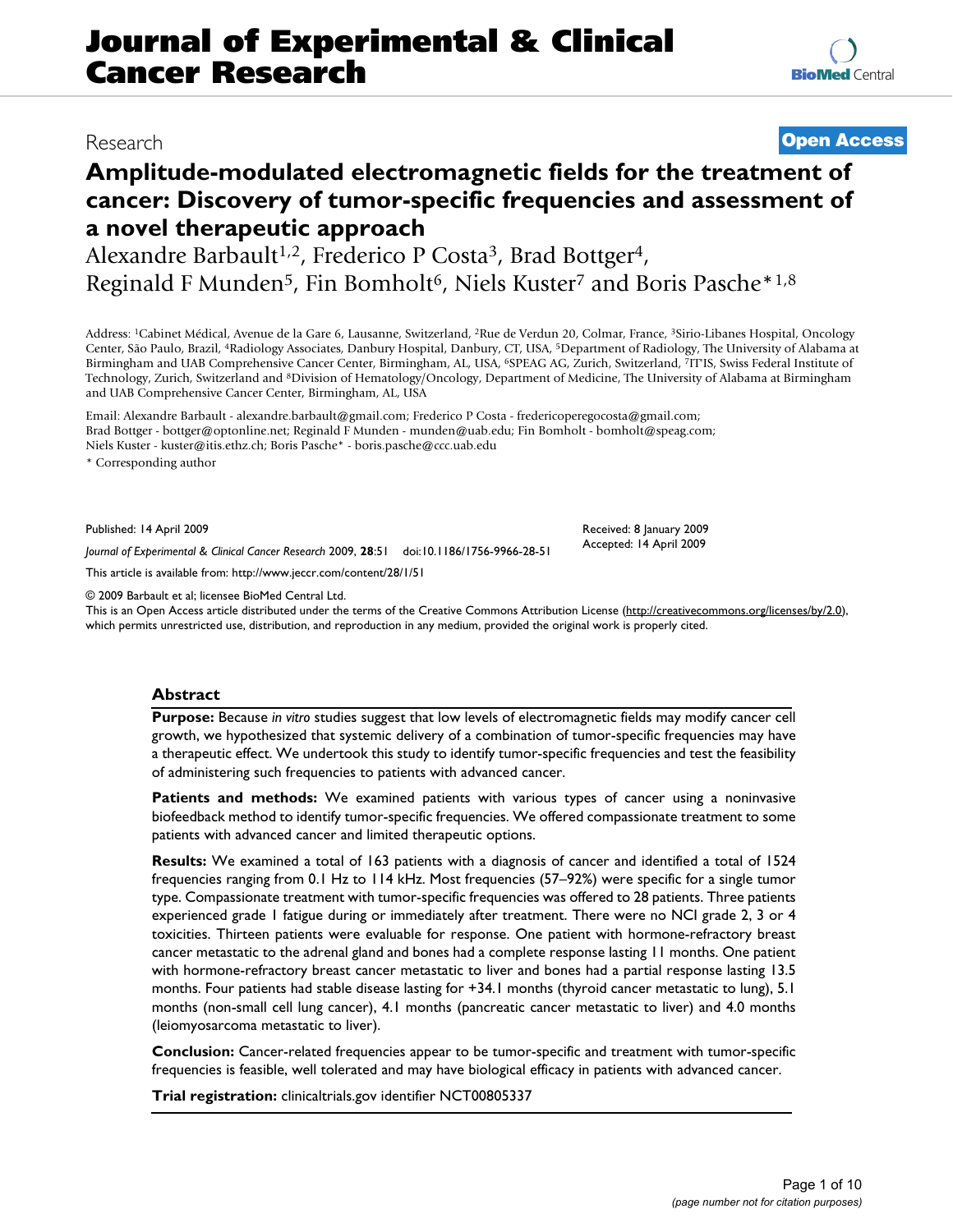# **Background**

We have previously shown that the intrabuccal administration of low and safe levels of electromagnetic fields, amplitude-modulated at a frequency of 42.7 Hz by means of a battery-powered portable device modifies the electroencephalographic activity of healthy subjects [1,2], and is associated with subjective and objective relaxation effects [3]. We have also shown that sequential administration of four insomnia-specific frequencies, including 42.7 Hz, results in a significant decrease in sleep latency and a significant increase in total sleep time in patients suffering from chronic insomnia [4,5]. This approach has been termed Low Energy Emission Therapy (LEET)[4]. Dosimetric studies have shown that the amount of electromagnetic fields delivered to the brain with this approach is 100 to 1000 times lower than the amount of electromagnetic fields delivered by handheld cellular phones and does not result in any heating effect within the brain [6]. The U.S. FDA has determined that such a device is not a significant risk device. A long-term follow-up survey of 807 patients who have received this therapy in the U.S., Europe and Asia revealed that the rate of adverse reactions were low and were not associated with increases in the incidence of malignancy or coronary heart disease [7].

While many discoveries in medicine have evolved from a scientific rationale based on *in vitro* and *in vivo* findings, several seminal discoveries are the results of biological effects first observed in humans. For example, the development of modern cancer chemotherapy can be traced directly to the clinical observation that individuals exposed to mustard gas, a chemical warfare agent, had profound lymphoid and myeloid suppression. These observations led Goodman and Gilman to use this agent to treat cancer[8]. Given the advantageous safety profile of athermal, non-ionizing radiofrequency electromagnetic fields[7] and the emerging evidence that low levels of electromagnetic or electric fields may modify the growth of tumor cells [9-11], we hypothesized that the growth of human tumors might be sensitive to different but specific modulation frequencies. We tested this hypothesis through examination of a large number of patients with biopsy-proven cancer. Using a patient-based biofeedback approach we identified strikingly similar frequencies among patients with the same type of cancer and observed that patients with a different type of cancer had biofeedback responses to different frequencies. These findings provided strong support for our initial hypothesis. Following identification of tumor-specific frequencies in 163 patients with a diagnosis of cancer, we offered compassionate treatment to 28 patients with advanced cancer and limited palliative therapeutic options. We are reporting the results of our frequency discovery studies as well as the results of a feasibility study making use of Low Energy Emission Therapy in the treatment of cancer.

#### **Methods**

Frequency discovery consists in the measurement of variations in skin electrical resistance, pulse amplitude and blood pressure. These measurements are conducted while individuals are exposed to low and safe levels of amplitude-modulated frequencies emitted by handheld devices. Exposure to these frequencies results in minimal absorption by the human body, which is well below international electromagnetic safety limits [12,13]. Patients are lying on their back and are exposed to modulation frequencies generated by a frequency synthesizer as described below. Variations in the amplitude of the radial pulse were used as the primary method for frequency detection. They were defined as an increase in the amplitude of the pulse for one or more beats during scanning of frequencies from 0.1 to 114,000 Hz using increments of 100 Hz. Whenever a change in the amplitude of the pulse is observed, scanning is repeated using increasingly smaller steps, down to 10<sup>-3</sup> Hz. Frequencies eliciting the best biofeedback responses, defined by the magnitude of increased amplitude and/or the number of beats with increased amplitude, were selected as tumor-specific frequencies.

During our initial search for frequencies in patients with a diagnosis of cancer, we identified frequencies in the 1,000 to 15,000 Hz range. The range of these frequencies was higher than the frequencies previously identified in patients with insomnia (< 300 Hz). To enable the administration of well defined signals at these higher frequencies, the signal synthesizer used in the insomnia studies was redesigned and its accuracy verified at the laboratories of the Foundation for Research on Information Technology in Society (IT'IS, Zurich, Switzerland). The Direct Digital Synthesis (DDS) based synthesizer AD9835 (Analog Devices, Norwood, MA) with a frequency precision of 10- 7 was used for frequency detection in patients with a diagnosis of cancer. Subsequently, the same frequency synthesizer was used for treatment administration. The concept of this novel device is depicted in Figure 1.

Generation of amplitude-modulated electromagnetic fields: the device consists of a battery-driven radiofrequency (RF) electromagnetic field generator connected to a 1.5 meter long 50 Ohm coaxial cable, to the other end of which a spoon-shaped mouthpiece made of steel is connected with the inner conductor. The RF source of the device corresponds to a high-level amplitude-modulated class C amplifier operating at 27.12 MHz. The modulation frequency can be varied between 0.01 Hz and 150 kHz with a modulation depth of  $85 \pm 5\%$ . The output signal is controlled by a microcontroller AT89S8252 (Atmel, Fribourg, Switzerland), i.e. duration of a session, sequence of modulation frequencies, and duration of each sequence are programmed prior to the treatment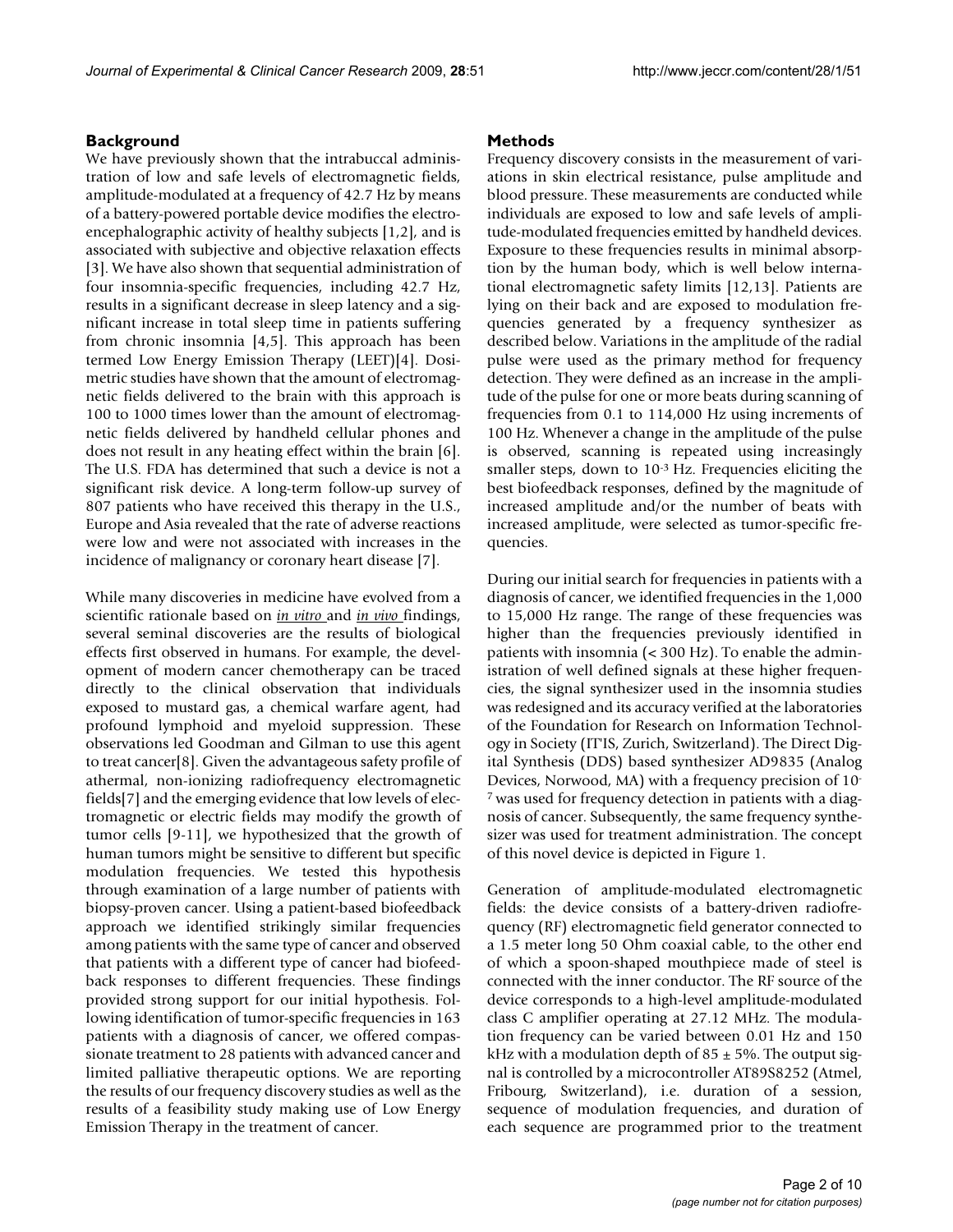

# log.com/library/analogdial **Figure 1** Block diagram of the novel emitting devi ogue/archives/38-08/dds.html ce making use of the Direct Digital Synthesis (DDS) technology http://www.ana-

Block diagram of the novel emitting device making use of the Direct Digital Synthesis (DDS) technology **http://www.analog.com/library/analogdialogue/archives/38-08/dds.html**. This applicator was used for both the detection and administration of amplitude-modulated electromagnetic frequencies. RF: radiofrequency.

with a PC connected to the panel of the device. The RF output is adjusted to 100 mW into a 50 Ohm load using a sinusoidal modulated test signal, which results in an emitting power identical to that of the device used in the treatment of insomnia [4,5].

# *Compassionate treatment*

Following a period of search and discovery of novel tumor-specific frequencies, outpatient treatment of patients with advanced cancer was initiated in Switzerland and Brazil on a compassionate basis, free of charge. Patients self-administered treatment for 60 min, three times a day. Oral informed consent was provided by seven patients. All other patients signed a written informed consent approved by a local human subject committee in compliance with the Helsinki declaration and the protocol was registered, clinicaltrials.gov identifier # NCT00805337. All patients had histologically confirmed diagnosis of cancer. Except for patients with a diagnosis of ovarian cancer, measurable disease was required. For patients with ovarian cancer, CA 125 level was used as a surrogate marker of measurable disease and a 50% increase in baseline level considered evidence of disease progression. All anticancer therapies had to be discontinued for at least one month prior to treatment initiation. Other eligibility criteria included an Eastern Cooperative Group performance status (PS) of 0 to 2 and an estimated life expectancy of at least 3 months.

# *Disease assessment*

Objective response in patients with measurable disease was assessed using the Response Evaluation Criteria in Solid Tumors group classification [14]. Two of us (B.B. and R.F.M.) independently reviewed all imaging studies.

# *Toxicity assessment*

Patients were evaluated for treatment-related toxicity at a minimum every two months as per the National Cancer Institute Common Toxicity Criteria version 2.0. The worst grade of toxicity per patient was recorded.

# **Results**

# *Patients characteristics*

A total of 115 patients were examined in Switzerland, 48 in Brazil (Table 1). There were 76 females and 87 males. The median age was 59 years (range  $19 - 84$ ). The most common tumor types were hepatocellular carcinoma (46), breast cancer (32), colorectal cancer (19), and prostate cancer (17).

Compassionate treatment with tumor-specific frequencies was offered to 28 patients (Table 2). Twenty six patients were treated in Switzerland and two patients were treated in Brazil. All patients were white, and  $63\%$  (n = 17) were female. Patients ranged in age from 30 to 82 years (median, 61 years) and 75% (n = 21) had PS of 1 (*vs* 0 or 2). Seventy-nine percent ( $n = 22$ ) of patients had received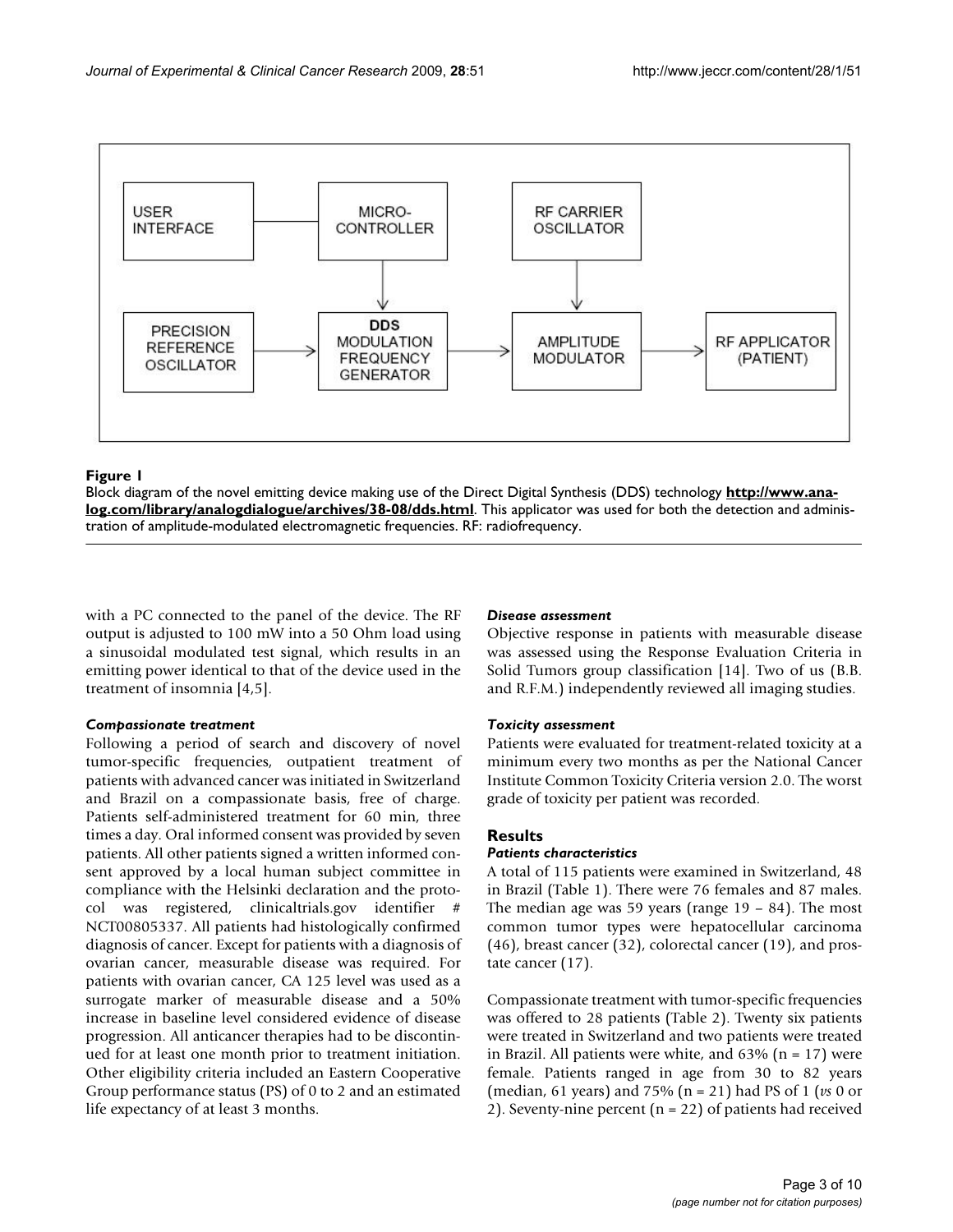| <b>Tumor type</b>              | Number of<br>patients | Number of<br>frequency<br>detection sessions | Number of<br>frequencies | Tumor-specific<br>frequencies<br>$Nb$ and $(\%)$ | <b>Frequencies</b><br>common to two or<br>more tumor types |
|--------------------------------|-----------------------|----------------------------------------------|--------------------------|--------------------------------------------------|------------------------------------------------------------|
| <b>Brain tumors</b>            | 8                     | 22                                           | 57                       | 41(71.9)                                         | 16                                                         |
| Hematologic<br>malignancies    | 7                     | 13                                           | 56                       | 44 (78.6)                                        | 12                                                         |
| Colorectal cancer              | 19                    | 40                                           | 99                       | 67(67.7)                                         | 32                                                         |
| Hepatocellular<br>carcinoma    | 46                    | 63                                           | 170                      | 144(84.7)                                        | 26                                                         |
| <b>Pancreatic cancer</b>       | 6                     | 44                                           | 162                      | 125(77.2)                                        | 37                                                         |
| <b>Ovarian cancer</b>          | 10                    | 66                                           | 278                      | 219 (78.8)                                       | 59                                                         |
| <b>Breast cancer</b>           | 32                    | 93                                           | 188                      | 141(75.0)                                        | 47                                                         |
| <b>Prostate cancer</b>         | 17                    | 80                                           | 187                      | 150 (80.2)                                       | 37                                                         |
| Lung cancer                    | 6                     | 17                                           | 80                       | 57 (71.3)                                        | 23                                                         |
| Renal cell cancer              | 2                     | 3                                            | 36                       | 33 (91.7)                                        | 3                                                          |
| <b>Thyroid cancer</b>          |                       | $\overline{14}$                              | 112                      | 89 (79.5)                                        | 23                                                         |
| <b>Neuroendocrine</b><br>tumor | 5                     | 5                                            | 30                       | 17(56.7)                                         | 13                                                         |
| <b>Bladder cancer</b>          | 2                     | 4                                            | 31                       | 25(80.6)                                         | 6                                                          |
| Leiomyosarcoma                 |                       | 2                                            | 36                       | 31(86.1)                                         | 5                                                          |
| Thymoma                        |                       |                                              | 2                        | 0 N/A                                            | 2                                                          |
| Total                          | 163                   | 467                                          | 1524                     | 1183(77.6)                                       | 34 I                                                       |

**Table 1: Frequency discovery in 163 patients with a diagnosis of cancer**

The following frequencies were common to most patients with a diagnosis of breast cancer, hepatocellular carcinoma, prostate cancer and pancreatic cancer: 1873.477 Hz, 2221.323 Hz, 6350.333 Hz and 10456.383 Hz

at least one prior systemic therapy,  $57\%$  (n = 17) had received at least two prior systemic therapies (Table 2).

Once disease progression was observed, most patients elected to resume or initiate chemotherapy and/or targeted therapy. Seven (25%) patients requested to continue experimental treatment in combination with chemotherapy. Continuation of experimental treatment was allowed if desired by the patient and approved by the patient's oncologist.

#### *Discovery of tumor-specific frequencies*

The exact duration of each examination was not recorded but lasted on average three hours. Each patient was examined an average of  $3.3 \pm 3.4$  times (range  $1 - 26$ ). Frequency discovery was performed in patients with disease progression, stable disease or partial response. In general, we found more frequencies in patients with evidence of disease progression and large tumor bulk than in patients with stable disease, small tumor bulk or evidence of response. When we restrict the analysis of patients examined in 2006 and 2007, i.e. at a time when we had gathered more than 80% of the common tumor frequencies, we found that patients with evidence of disease progression had positive biofeedback responses to 70% or more of the frequencies previously discovered in patients with the same disease. Conversely, patients with evidence of response to their current therapy had biofeedback responses to 20% or less of the frequencies previously discovered in patients with the same disease. We also observed that patients examined on repeated occasions developed biofeedback responses to an increasing number of tumor-specific frequencies over time whenever there was evidence of disease progression. Whenever feasible, all frequencies were individually retested at each frequency detection session. These findings suggest that a larger number of frequencies are identified at the time of disease progression.

A total of 1524 frequencies ranging from 0.1 to 114 kHz were identified during a total of 467 frequency detection sessions (Table 1). The number of frequencies identified in each tumor type ranges from two for thymoma to 278 for ovarian cancer. Overall, 1183 (77.6%) of these frequencies were tumor-specific, i.e. they were only identified in patients with the same tumor type. The proportion of tumor-specific frequencies ranged from 56.7% for neuroendocrine tumors to 91.7% for renal cell cancer. A total of 341 (22.4%) frequencies were common to at least two different tumor types. The number of frequencies identified was not proportional to either the total number of patients studied or the number of frequency detection sessions (Table 1).

# *Treatment with tumor-specific amplitude-modulated electromagnetic fields*

Twenty eight patients received a total of 278.4 months of experimental treatment. Median treatment duration was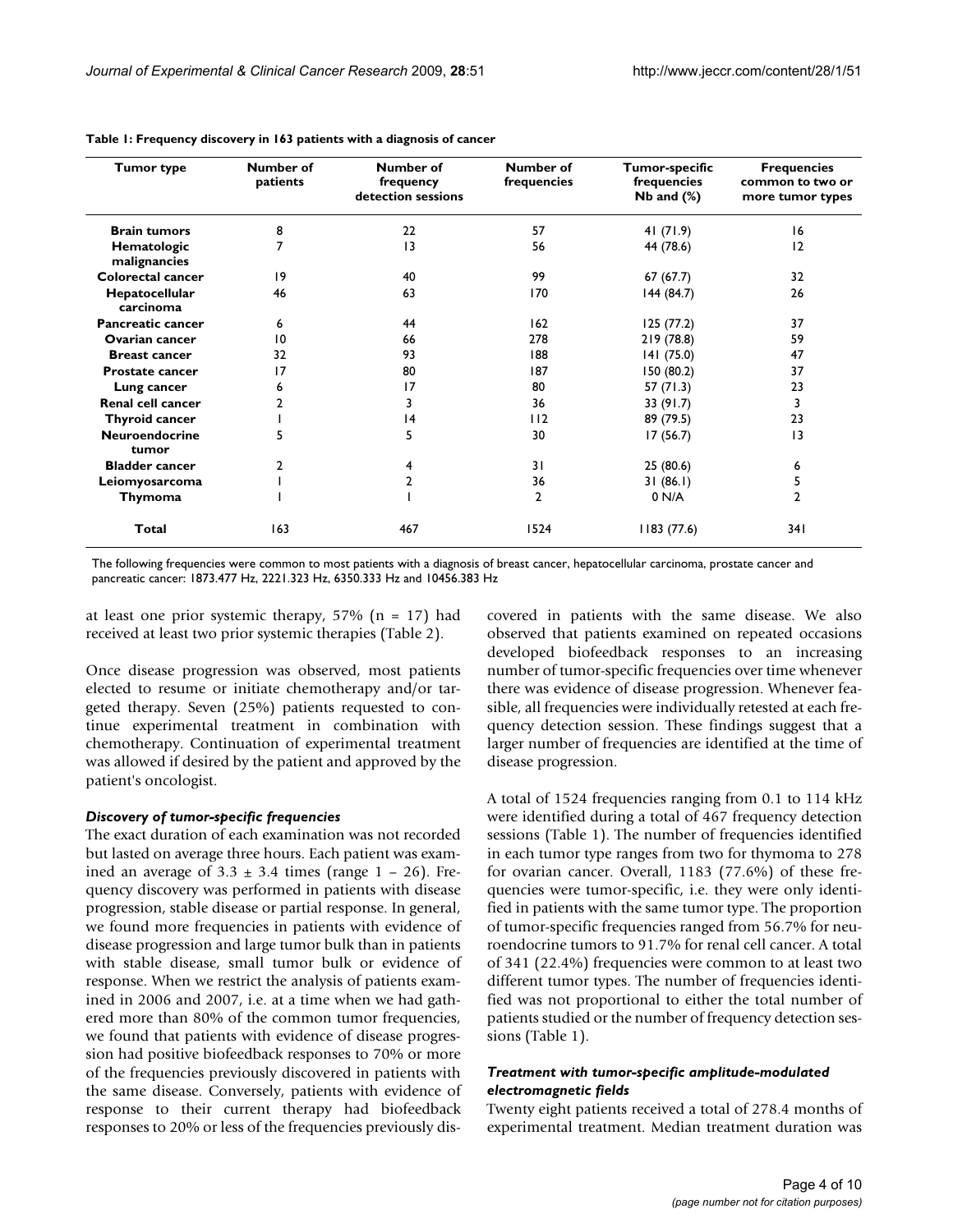| Characteristic           | <b>No</b>      | %    |
|--------------------------|----------------|------|
| Age, years               |                |      |
| Median                   | 61.0           |      |
| Range                    | $30 - 82$      |      |
| Sex                      |                |      |
| Male                     | П              | 39.3 |
| Female                   | 17             | 60.7 |
| Performance status, ECOG |                |      |
| 0                        | I              | 3.6  |
| T                        | 21             | 75.0 |
| $\overline{2}$           | 6              | 21.4 |
| Sites of primary disease |                |      |
| <b>Breast</b>            | 7              | 25.0 |
| Ovary                    | 5              | 17.9 |
| Pancreas                 | 3              | 10.7 |
| Colon                    | $\overline{2}$ | 7.1  |
| Prostate                 | $\overline{2}$ | 7.1  |
| Glioblastoma multiforme  | ı              | 3.6  |
| Hepatocellular carcinoma | ı              | 3.6  |
| Mesothelioma             | ı              | 3.6  |
| Neuroendocrine           | ı              | 3.6  |
| <b>NSCLC</b>             | ı              | 3.6  |
| Oligodendroglioma        | ı              | 3.6  |
| <b>SCLC</b>              | ı              | 3.6  |
| Sarcoma                  | ı              | 3.6  |
| Thyroid                  | ı              | 3.6  |
| Prior systemic therapy   |                |      |
| Yes                      | 22             | 78.6 |
| No                       | 6              | 21.4 |

**Table 2: Characteristics of patients treated with amplitudemodulated electromagnetic fields**

4.1 months per patient; range 1 to +50.5. Patients treated in Switzerland were re-examined on average every other month for frequency detection; patients treated in Brazil were only examined once. Novel frequencies discovered upon re-examination were added to the treatment program of patients receiving experimental treatment. The first treatment programs consisted of combinations of less than ten frequencies while the most recent treatment programs exceed 280 frequencies (Figure 2).

The evolution of treatment programs through incremental addition of tumor-specific frequencies is illustrated by the case of a 51 year old woman with ovarian cancer. This patient was diagnosed with FIGO stage III (G2–G3) ovarian cancer in October 1997 and had received multiple courses of palliative chemotherapy until 2005. As seen on Figure 2, the initial treatment consisting of 15 frequencies did not yield any response. Upon re-examination, 11 additional frequencies (total of 26) were added to the treatment program in August 05. Because of disease progression, treatment with single agent bevacizumab was initiated in November 05. Interestingly, the CA 125 level had decreased by 200 units between October and November 2005, prior to the initiation of bevacizumab. Combined treatment with amplitude-modulated electromagnetic fields and bevacizumab resulted in a decrease in CA 125 level from 2140 to 540 in May 06. Treatment was supplemented with cyclophosphamide from March to September 07. The patient was hospitalized with pneumonia and elected to only receive amplitude-modulated electromagnetic fields since September 07. As of April 1, 2009 the patient has stable disease and is asymptomatic. She has been receiving experimental treatment without interruption for a total of +50.5 months.

This case provides empirical evidence that adding tumorspecific frequencies may yield disease stabilization in patients with evidence of disease progression. However, addition of frequencies over time does not appear to be a requirement for therapeutic efficacy. This is illustrated by the case of a 59 yo postmenopausal female with ER/PR positive, ERBB2 negative breast cancer with biopsy confirmed metastasis to the left ischium and right adrenal gland (Figure 3A, Figure 3C, Figure 3D). She had been previously treated with radiation therapy to the left ischium, had received five different hormonal manipulations (tamoxifen, anastrozole, exemestane, fulvestran and megestrol). She had also received capecitabine, which had been discontinued because of gastrointestinal side effects. The patient was examined only once. In June 2006, at the time of treatment initiation, the patient complained of severe left hip pain, which was limiting her mobility despite the intake of opioids. Within two weeks of experimental treatment initiation with breast cancer-specific frequencies, the patient reported complete disappearance of her pain and discontinued the use of pain medications. She also reported a significant improvement in her overall condition. As seen on Figure 3B and 3E, PET-CT obtained three months after treatment initiation showed complete disappearance of the right adrenal and left ischium lesions. The complete response lasted 11 months. Intriguingly, the patient had developed intermittent vaginal spotting in the months preceding experimental treatment initiation. A minimally enhancing uterine lesion was observed on PET-CT prior to treatment initiation. Upon follow-up, FDG uptake increased significantly (Figure 3B) and the patient was diagnosed with uterine cancer by hysteroscopy. The patient underwent hysterectomy, which revealed endometrial adenocarcinoma. Hence, while treatment with breast cancer specific frequencies resulted in a complete response, it did not affect the growth of endometrial adenocarcinoma. This observation suggests that breast cancer frequencies are tumor-specific as a response of the metastatic breast cancer was observed while a uterine tumor progressed.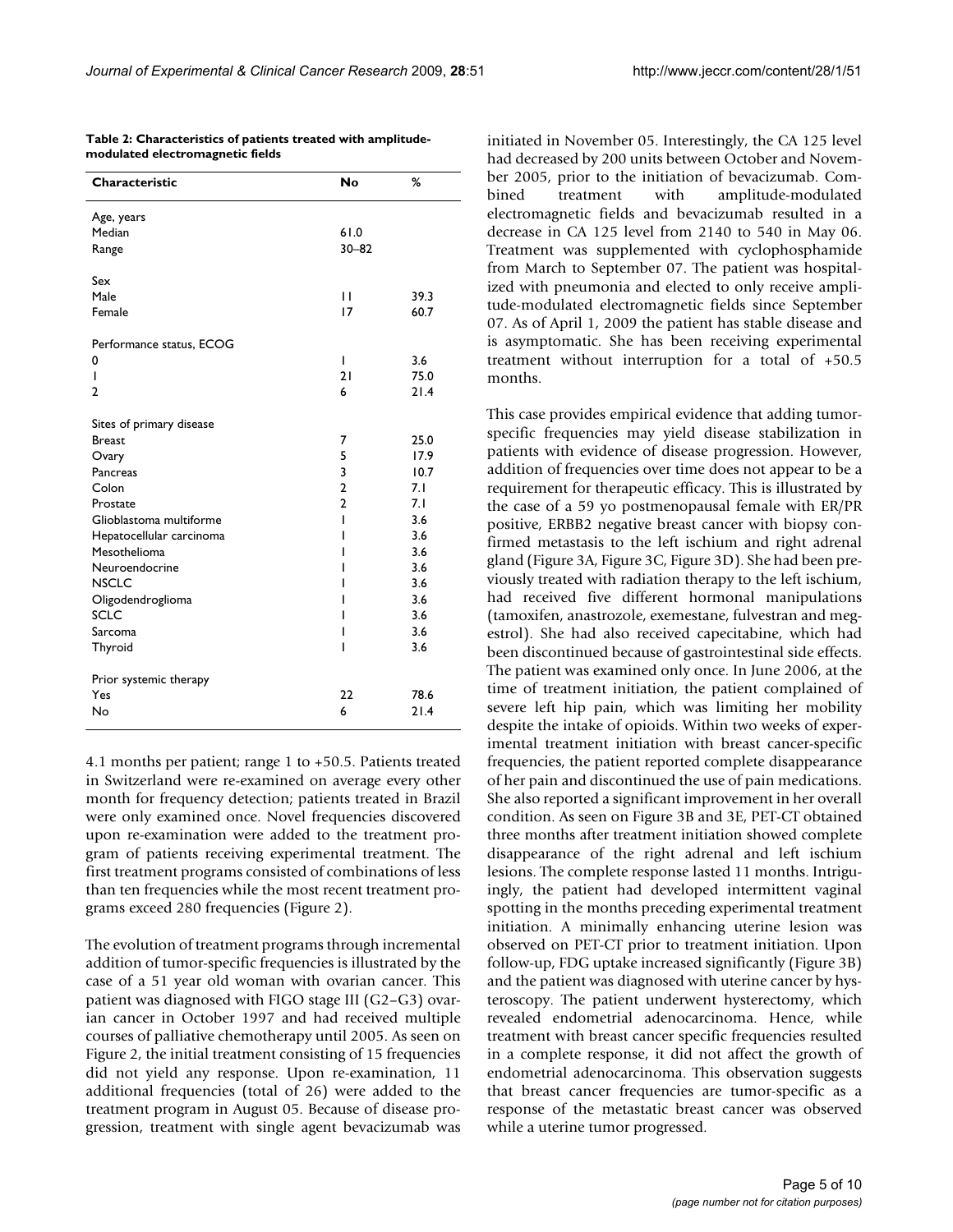

#### Compassionate treatment of a 51 year old patient with ovarian ca since October 1997 **Figure 2** ncer FIGO IIIC with extensive peritoneal carcinomatosis

**Compassionate treatment of a 51 year old patient with ovarian cancer FIGO IIIC with extensive peritoneal carcinomatosis since October 1997**. The patient received paclitaxel and cisplatin from March 97, then docetaxel and carboplatin, doxorubicin, and gemcitabine. Because of progression of disease the patient was offered compassionate treatment with amplitude-modulated electromagnetic fields as of May 05. As seen below, the initial treatment consisting of 15 frequencies (May 05) did not yield any response. Upon re examination, 11 additional frequencies (26) were added to the treatment program in August 05. Because of disease progression, treatment with single agent bevacizumab was initiated in November 05. Interestingly, the CA 125 level had decreased by 200 units prior to the initiation of bevacizumab. Combined treatment with amplitude-modulated electromagnetic fields and bevacizumab resulted in a decrease in CA 125 level from 2140 to 540 in May 06. Treatment was supplemented with cyclophosphamide from March to September 07. The patient was hospitalized with pneumonia and elected to only receive amplitude-modulated electromagnetic fields since September 07. As of April 09, i.e. 50.5 months after treatment initiation the patient has stable disease and is asymptomatic. The numbers above the arrows represent the total number of cancer-specific frequencies included in the treatment program.

As seen in Table 3, sixteen patients were evaluable for response by RECIST criteria. A complete response was observed in a patient with hormone-refractory breast cancer metastatic to the adrenal gland and bone (Figure 3), which lasted 11 months. A partial response was observed in a patient with hormone-refractory breast cancer metastatic to bone and liver, which lasted 13.5 months. Five patients had stable disease for +34.1 months (thyroid cancer with biopsy-proven lung metastases), 6.0 months (mesothelioma metastatic to the abdomen), 5.1 months (non-small cell lung cancer), and 4.1 months (pancreatic cancer with biopsy-proven liver metastases). As of April 1, 2009 two patients are still receiving experimental treatment and four patients are alive.

#### *Adverse and beneficial reactions*

No patients receiving experimental therapy reported any side effect of significance and no patient discontinued treatment because of adverse effects. Three patients (10.7%) reported grade I fatigue after receiving treatment. One patient (3.6%) reported grade I mucositis after longterm use (26 months) of the experimental device and concomitant chemotherapy. Two patients with severe bony pain prior to initiation of experimental treatment reported significant symptomatic improvement. Both patients had breast cancer metastatic to the skeleton.

#### **Discussion**

In this report we describe the discovery of tumor-specific amplitude modulation frequencies in patients with a diagnosis of cancer using noninvasive biodfeedback methods. Our approach represents a significant departure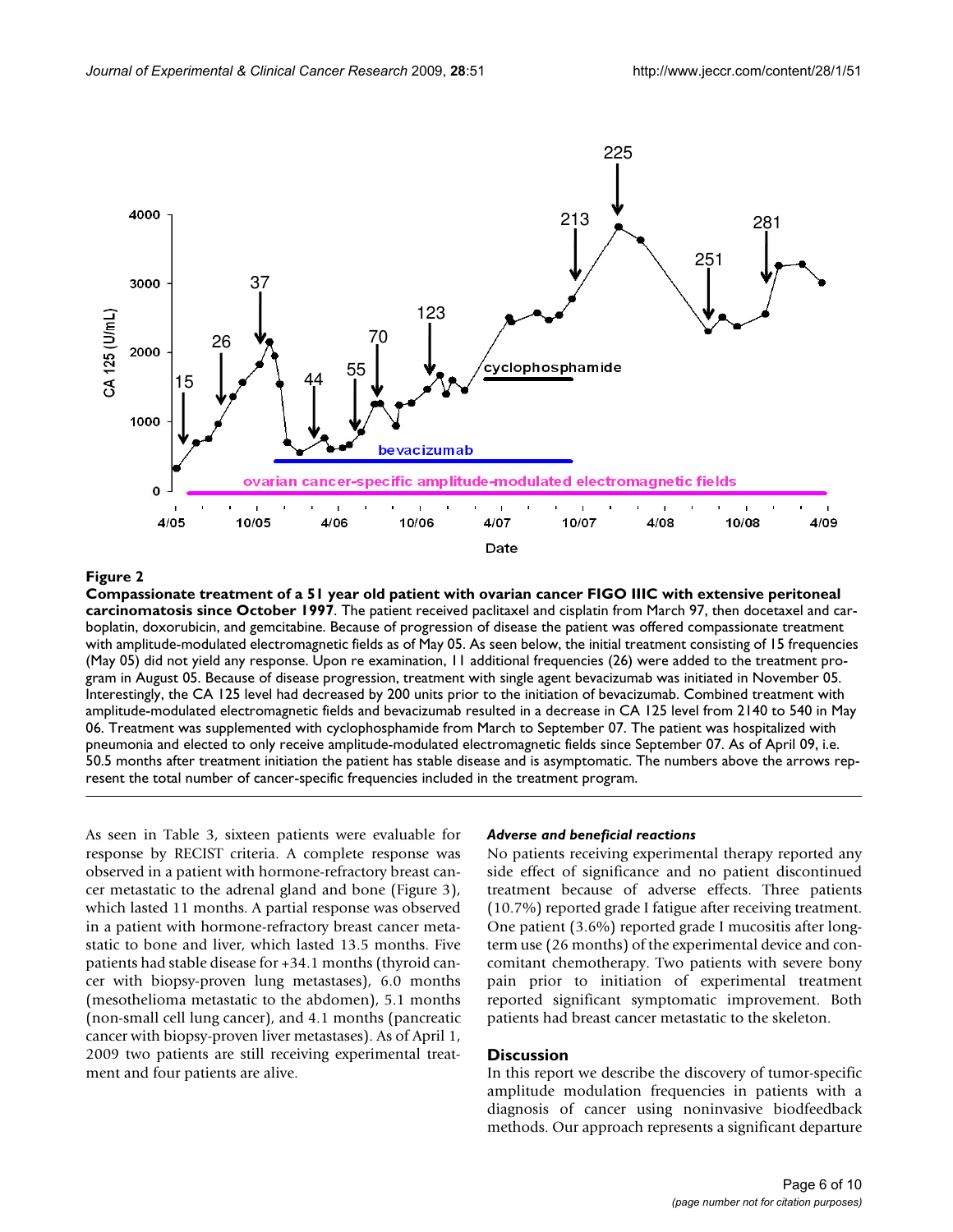

#### ischium and right adrenal gland **Figure 3** 59 yo postmenopausal female with ER/PR positive, ERBB2 negative breast cancer with biopsy confirmed metastasis to the left

**59 yo postmenopausal female with ER/PR positive, ERBB2 negative breast cancer with biopsy confirmed metastasis to the left ischium and right adrenal gland**. A) Baseline PET MIP image demonstrates metastatic disease of the right adrenal gland (small arrow) and the left ischium (large arrow). B) PET MIP image four months after baseline shows the FDG activity in the right adrenal and left ischium has resolved indicating response to therapy. However, a primary uterine tumor, which was barely detectable in the baseline study, grew during the same time frame (arrow). C) Baseline PET/CT (left panel): The non-contrast CT shows an enlarged right adrenal gland. D) Baseline PET/CT (right panel): The fused PET/CT demonstrates increased FDG activity in the enlarged right adrenal gland. E) Follow-up PET/CT: The fused PET/CT four months after baseline shows a decrease in FDG activity of the right adrenal gland. Note the corresponding decrease in size also.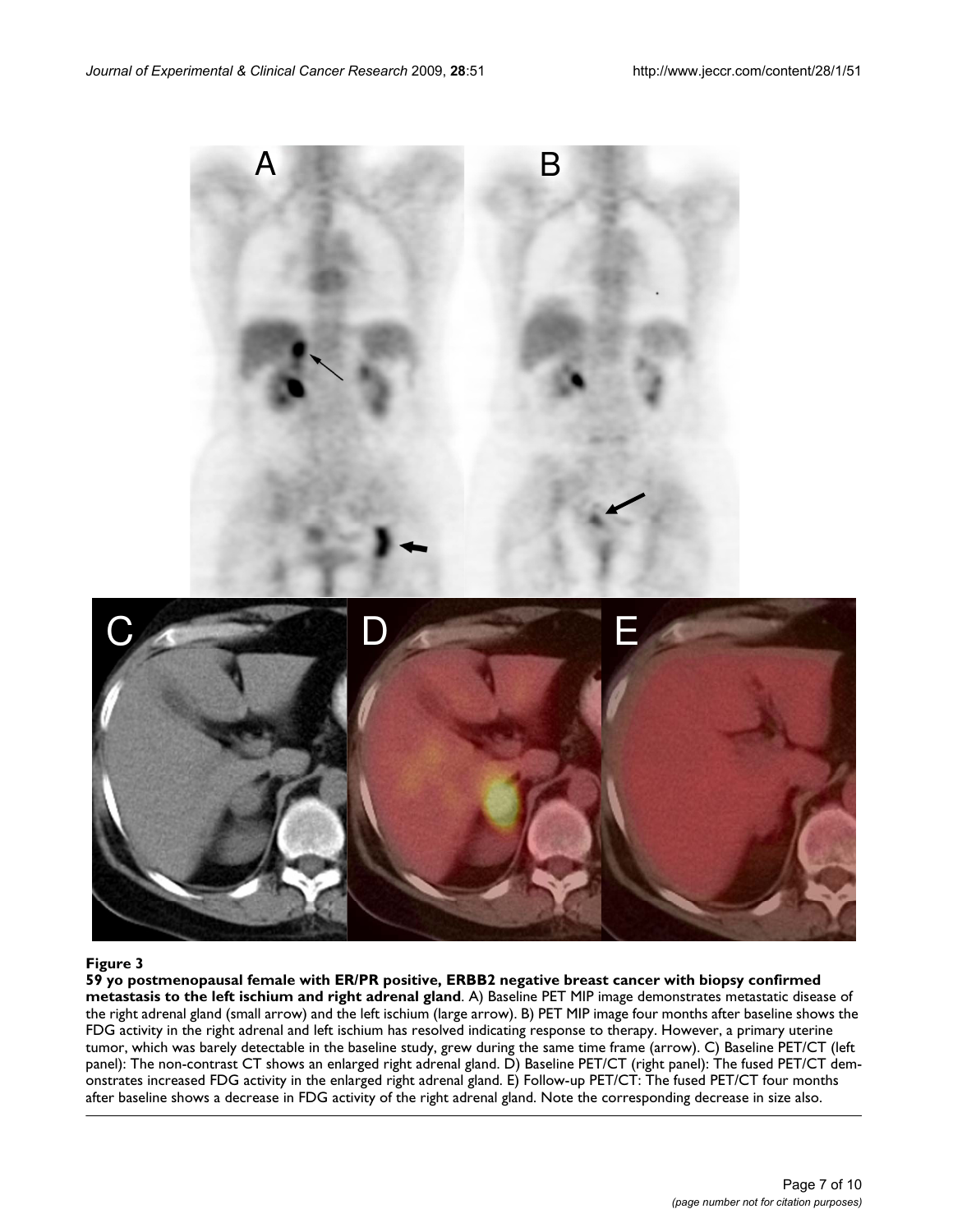**Table 3: Independent review of best response (N = 16) according to RECIST criteria**

| <b>Best response</b>                  | Nο | ℅    |
|---------------------------------------|----|------|
| Complete response*                    |    | 3.6  |
| Partial response**                    |    | 3.6  |
| Stable disease***                     | 5  | 28.6 |
| Progressive disease****               |    | 21.4 |
| Not available for response assessment |    | 60 7 |

\* Duration of the complete response was 11 months (breast cancer metastatic to bone and adrenal gland)

\*\* Duration of the partial response was 13.5 months (breast cancer metastatic to bone and liver)

 $*$  Duration of stable disease was  $+34.1$  months (thyroid cancer metastatic to lung), 6.0 months (mesothelioma metastatic to abdomen), 5.1 months (Non-small cell lung cancer), 4.1 months (pancreatic cancer metastatic to liver), and 4.0 months (leiomyosarcoma metastatic to liver).

\*\*\*\* One patient with ovarian cancer had progressive disease while receiving 26 frequencies. She has now stable disease and has been receiving amplitude-modulated electromagnetic fields for +50.5 months (Figure 2).

Not included is a patient with breast cancer metastatic to bone and liver with a near complete response who started systemic chemotherapy with docetaxel and bevacizumab within 4 weeks of experimental treatment initiation.

from the development of novel forms of chemotherapy and targeted therapy, which commonly rely on *in vitro* and animal experiments, followed by phase I studies to assess tolerability. Given the absence of theoretical health risks related to the administration of very low level of electromagnetic fields and the excellent safety profile observed in patients suffering from insomnia treated for up to several years [7], our approach was entirely patientbased. This allowed us to examine a large number of patients with tumor types commonly encountered in Switzerland and Brazil. It also allowed us to examine the same patients on multiple occasions, which decreased the variability inherent to a single frequency detection session.

Examination of patients with cancer led to the identification of frequencies that were either specific for a given tumor type or common to two or more tumor types. We observed that most frequencies were tumor-specific. Indeed, when the analysis of frequencies is restricted to tumor types analyzed following a minimum of 60 frequency detection sessions (breast cancer, hepatocellular carcinoma, ovarian cancer and prostate cancer), at least 75% of frequencies appear to be tumor-specific. Some frequencies such as 1873.477 Hz, 2221.323 Hz, 6350.333 Hz and 10456.383 Hz are common to the majority of patients with a diagnosis of breast cancer, hepatocellular carcinoma, prostate cancer and pancreatic cancer. The small number of frequency detection sessions conducted in patients with thymoma, leiomyosarcoma, and bladder cancer constitutes a limitation of our study and an accurate estimate of tumor-specific versus nonspecific frequencies cannot yet be provided for these tumor types. Only one patient with thyroid cancer metastatic to the lung was examined 14 times over the course of the past three years and this led to the discovery of 112 frequencies, 79.5% of which were thyroid cancer-specific. These combined findings strongly suggest that many tumor types have a proportion of tumor-specific frequencies of more than 55%. The high number of frequencies observed in patients with ovarian cancer may be due to the various histologies associated with this tumor type.

We observed excellent compliance with this novel treatment as patients were willing to self-administer experimental treatment several times a day. The only observed adverse effects in patients treated with tumor-specific frequencies were grade I fatigue after treatment (10.6%) and grade I mucositis (3.6%). Fatigue was short-lived and no patient reported persistent somnolence. Of note, mucositis only occurred concomitantly with the administration of chemotherapy. The frequency and severity of adverse effects is analogous to what was observed in patients treated with insomnia-specific frequencies [5] and confirm the feasibility of this therapeutic approach and its excellent tolerability.

We did not observe any untoward reaction in patient receiving either chemotherapy or targeted therapy in combination with amplitude-modulated electromagnetic fields. While these latter findings are limited to 7 patients, they are consistent with the lack of theoretical interaction between very low level of electromagnetic fields and anticancer therapy. Furthermore, one patient received palliative radiation therapy concomitantly with experimental therapy without any adverse effects. These findings provide preliminary data suggesting that amplitude-modulated electromagnetic fields may be added to existing anticancer therapeutic regimens.

The objective responses observed suggest that electromagnetic fields amplitude-modulated at tumor-specific frequencies may have a therapeutic effect. Of the seven patients with metastatic breast cancer, one had a complete response lasting 11 months, another one a partial response lasting 13.5 months. These data provide a strong rationale to further study this novel therapy in breast cancer. The increased knowledge of tumor-specific frequencies and the preliminary evidence that additional tumorspecific frequencies may yield a therapeutic benefit (Figure 2) provides a strong rationale for the novel concept that administration of a large number of tumor-specific frequencies obtained through the follow-up of numerous patients may result in long-term disease control. This hypothesis is partially supported by two long-term survi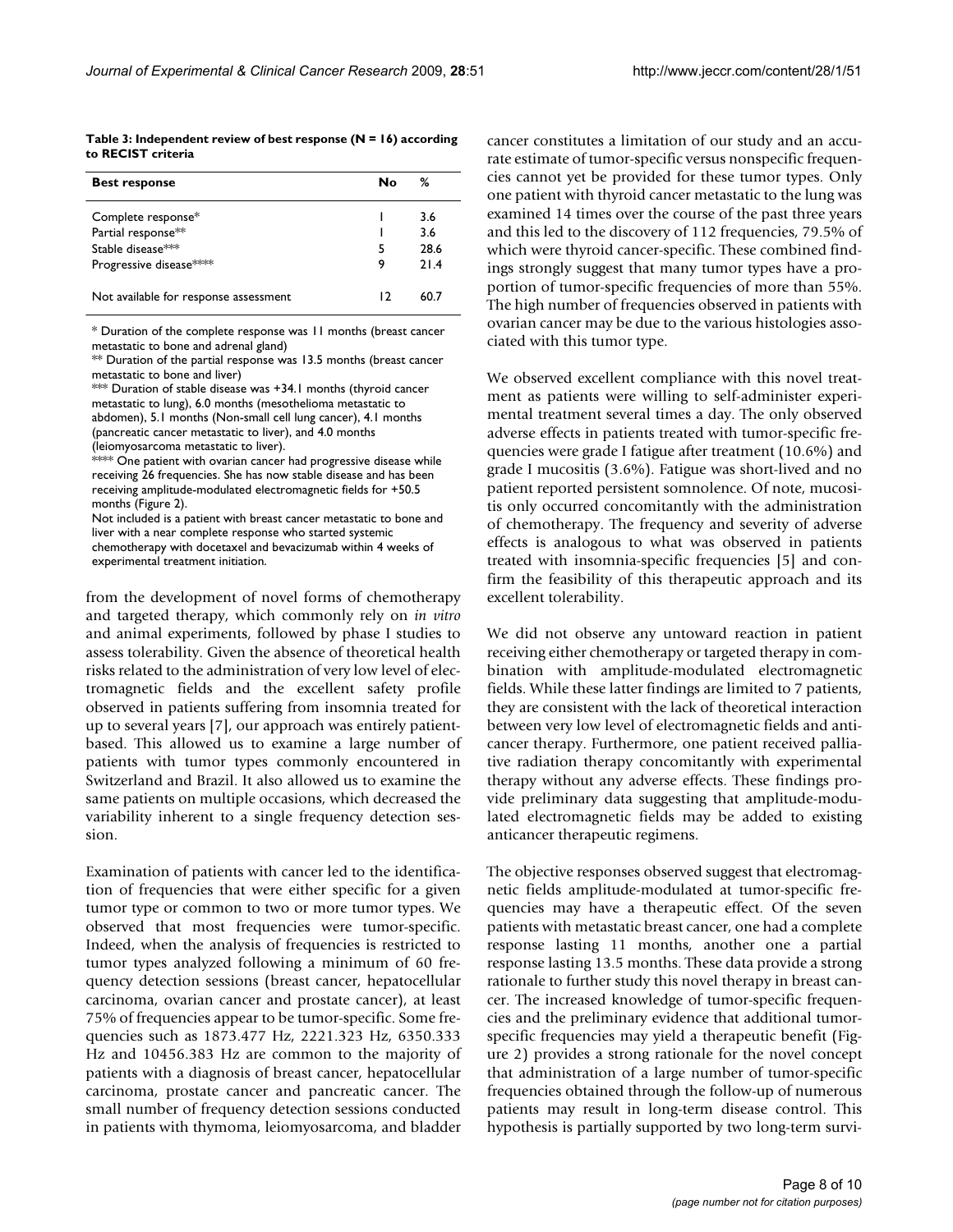vors reported in this study, a patient with thyroid cancer metastatic to the lung with stable disease for +34.1 months and a heavily pretreated patient with ovarian carcinoma and peritoneal carcinomatosis with stable disease for +50.5 months. Additional support for this hypothesis stems from the observation that four patients with advanced hepatocellular carcinoma in a follow-up phase II study by Costa et al had a partial response, two of them lasting more than 35 months[15]. These exciting results provide hope that this novel therapeutic approach may yield long-term disease control of advanced cancer.

Kirson et al have recently reported the use of continuous wave (CW) electric fields between 100 KHz to 1 MHz [10,11]. These fields were CW, applied at relative high field strengths but lower frequencies than the fields used in our study. These frequencies were found to be effective when applied by insulating external electrodes to animal cancer models and patients with recurrent glioblastoma. In contrast to our approach, the electric fields applied to cancer cells and patients did not include any amplitude modulation. Hence, it is likely that these two different therapeutic modalities have different mechanisms of action.

Computer simulation studies have shown that the specific absorption rate (SAR) in the head resulting from the use of intrabuccally-administered amplitude-modulated electromagnetic fields is in the range of 0.1–100 mW/kg[1]. Hence, the SAR outside the head is substantially below 0.1 mW/kg. We had previously hypothesized that the mechanism of action of electromagnetic fields amplitude-modulated at insomnia-specific frequencies was due to modification in ions and neurotransmitters[6], as demonstrated in animal models[16], as such biological effects had been reported at comparable SARs. However, this hypothesis does not provide a satisfactory explanation for the clinical results observed in patients with advanced cancer. First, the levels of electromagnetic fields delivered to organs such as the liver, adrenal gland, prostate and hip bones, are substantially lower than the levels delivered to the head. Second, there is currently no acceptable rationale for a systemic anti-tumor effect that would involve subtle changes in neurotransmitters and ions within the central nervous system. Consequently, we hypothesize that the systemic changes (pulse amplitude, blood pressure, skin resistivity) observed while patients are exposed to tumor-specific frequencies are the reflection of a systemic effect generated by these frequencies. These observations suggest that electromagnetic fields, which are amplitude-modulated at tumor-specific frequencies, do not act solely on tumors but may have wide-ranging effects on tumor host interactions, e.g. immune modulation. The exciting results from this study provide a strong rationale to study the mechanism of action of tumor-specific frequencies *in vitro* and in animal models, which may lead to the discovery of novel pathways controlling cancer growth.

# **Competing interests**

AB and BP have filed a patent related to the use of electromagnetic fields for the diagnosis and treatment of cancer. AB and BP are founding members of TheraBionic LLC.

# **Authors' contributions**

BP and AB conceived and designed the study. FB and NK designed the device and performed the EM dosimetry. AB, BP and FC collected and assembled the data. BB and RF independently reviewed the imaging studies. AB, BP and FC analyzed and interpreted the data. BP wrote the manuscript. All co-authors read and approved the final manuscript.

#### **Acknowledgements**

The authors would like to thank Al B. Benson, III, Northwestern University and Leonard B. Saltz, Memorial Sloan-Kettering Cancer Center for providing insightful comments and reviewing the manuscript. Neither of them received any compensation for their work. Presented in part: abstract (ID 14072) ASCO 2007; oral presentation (29th Annual Meeting of the Bioelectromagnetics Society, Kanazawa, Japan, 2007). Funding: study funded by AB and BP. The costs associated with the design and engineering of the devices used in this study were paid by AB and BP. BB and RM did not receive any compensation for their independent review of the imaging studies.

#### **References**

- 1. Reite M, Higgs L, Lebet JP, Barbault A, Rossel C, Kuster N, Dafni U, Amato D, Pasche B: **Sleep Inducing Effect of Low Energy Emission Therapy.** *Bioelectromagnetics* 1994, **15:**67-75.
- 2. Lebet JP, Barbault A, Rossel C, Tomic Z, Reite M, Higgs L, Dafni U, Amato D, Pasche B: **Electroencephalographic changes following low energy emission therapy.** *Ann Biomed Eng* 1996, **24:**424-429.
- 3. Higgs L, Reite M, Barbault A, Lebet JP, Rossel C, Amato D, Dafni U, Pasche B: **Subjective and Objective Relaxation Effects of Low Energy Emission Therapy.** *Stress Medicine* 1994, **10:**5-13.
- 4. Pasche B, Erman M, Mitler M: **Diagnosis and Management of Insomnia.** *N Engl J Med* 1990, **323:**486-487.
- 5. Pasche B, Erman M, Hayduk R, Mitler M, Reite M, Higgs L, Dafni U, Rossel C, Kuster N, Barbault A, Lebet J-P: **Effects of Low Energy Emission Therapy in chronic psychophysiological insomnia.** *Sleep* 1996, **19:**327-336.
- 6. Pasche B, Barbault A: **Low-Energy Emission Therapy: Current Status and Future Directions.** In *Bioelectromagnetic Medicine* Edited by: Rosch PJ, Markov MS. New York: Marcel Dekker, Inc; 2003:321-327.
- 7. Amato D, Pasche B: **An evaluation of the safety of low energy emission therapy [published erratum appears in Compr Ther 1994;20(12):681].** *Compr Ther* 1993, **19:**242-247.
- 8. Goodman LS, Wintrobe MM, Dameshek W, Goodman MJ, Gilman A, McLennan MT: **Landmark article Sept. 21, 1946: Nitrogen mustard therapy. Use of methyl-bis(beta-chloroethyl)amine hydrochloride and tris(beta-chloroethyl)amine hydrochloride for Hodgkin's disease, lymphosarcoma, leukemia and certain allied and miscellaneous disorders. By Louis S. Goodman, Maxwell M. Wintrobe, William Dameshek, Morton J. Goodman, Alfred Gilman and Margaret T. McLennan.** *JAMA: The Journal of the American Medical Association* 1984, **251:**2255-2261.
- 9. Kavet R: **EMF and current cancer concepts.** *Bioelectromagnetics* 1996, **17:**339-357.
- 10. Kirson ED, Gurvich Z, Schneiderman R, Dekel E, Itzhaki A, Wasserman Y, Schatzberger R, Palti Y: **Disruption of Cancer Cell Repli-**